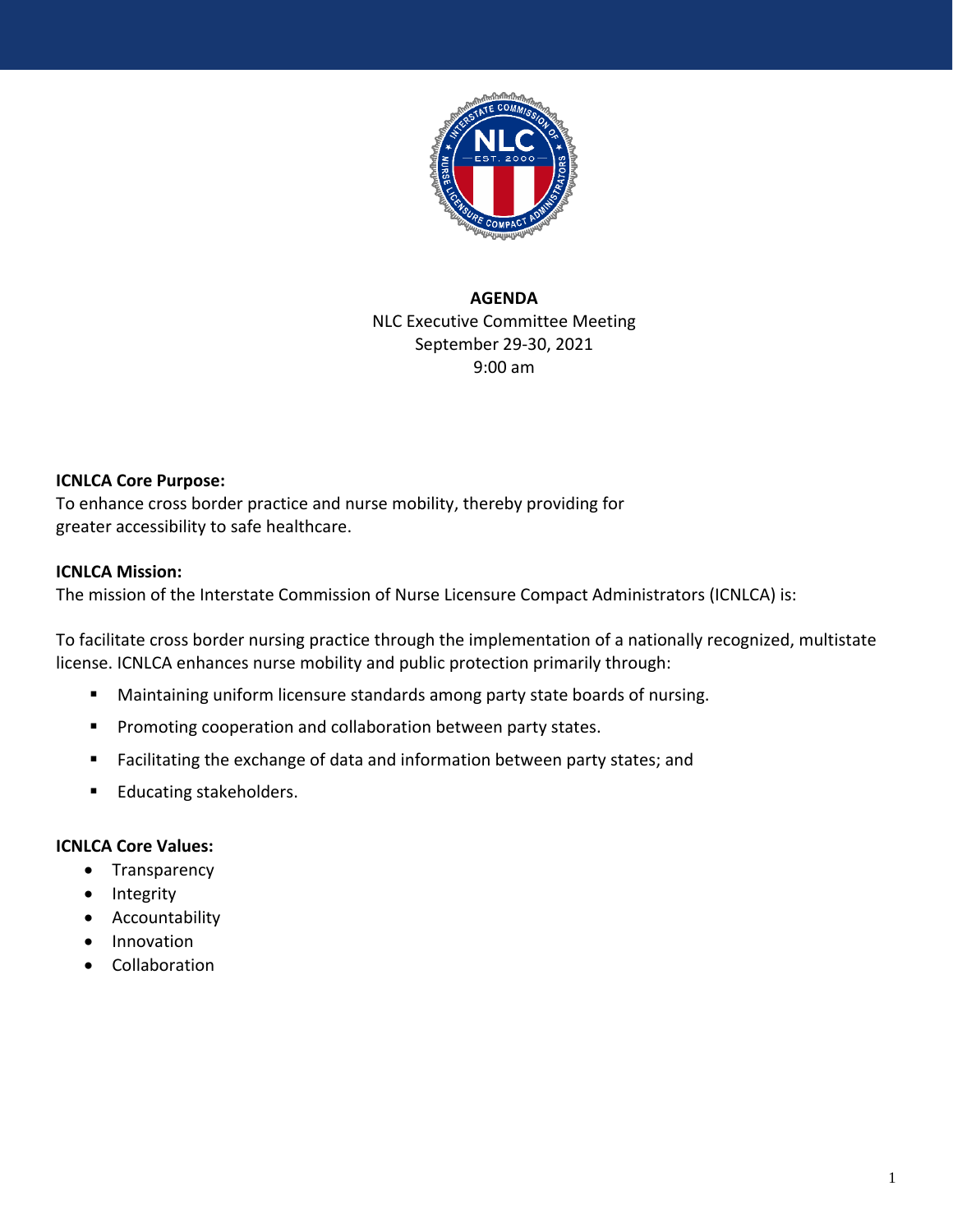| #   | <b>Time</b> | Action           | Agenda Item                                                                                                                                                                     | Attachment                           |  |  |  |  |
|-----|-------------|------------------|---------------------------------------------------------------------------------------------------------------------------------------------------------------------------------|--------------------------------------|--|--|--|--|
|     | Wed Sept 29 |                  |                                                                                                                                                                                 |                                      |  |  |  |  |
| 1.  | $9:00$ am   |                  | Call to Order (K. Glazier)<br>a)<br>Commissioner Roll Call (M. Bieniek)<br>b)<br>Declare Quorum Present (K. Glazier)<br>$\mathsf{c}$<br>Adopt Meeting Agenda (K. Glazier)<br>d) |                                      |  |  |  |  |
| 2.  | $9:05$ am   | Review/Approve   | Draft Minutes of July 6, 2021 (Glazier)                                                                                                                                         | Att $_2$                             |  |  |  |  |
| 3.  | $9:10$ am   | Review/Discuss   | Governance Training Evaluation Results/ Feedback<br>(Puente)                                                                                                                    | Att $_3$                             |  |  |  |  |
| 4.  | $9:20$ am   | Review/Discuss   | Annual Meeting Evaluation Results (Puente)                                                                                                                                      | $Att_4$                              |  |  |  |  |
| 5.  | $9:30$ am   | Discuss/Decide   | <b>Executive Session (Glazier)</b>                                                                                                                                              | See email<br>attachment              |  |  |  |  |
|     | 10:45 am    |                  | <b>BREAK</b>                                                                                                                                                                    |                                      |  |  |  |  |
| 6.  | 11:00am     | Discuss / Decide | Strategic Plan Updates and Progress (Bieniek,<br>Puente, Glazier)                                                                                                               | Att_6a<br>Att_6b<br>(Demo)           |  |  |  |  |
|     | 12:15 pm    |                  | <b>LUNCH</b>                                                                                                                                                                    |                                      |  |  |  |  |
| 7.  | $1:15$ pm   | Discuss/Decide   | Committee Charges and Appointments (Glazier)                                                                                                                                    | Att_7a<br>Att_7b<br>Att_7c           |  |  |  |  |
| 8.  | 2:00 pm     | Discuss / Decide | Research Committee Report (T. Buchholz)                                                                                                                                         | Att_8a<br>Att_8b<br>Att_8c<br>Att_8d |  |  |  |  |
| 9.  | 2:30 pm     | Discuss / Decide | Policy Committee Report (P. Zickafoose, M.<br>Huffman, S. Rhodes)                                                                                                               | Att_9a<br>Att_9b<br>Att_9c           |  |  |  |  |
| 10. | 2:45 pm     | Discuss / Decide | Compliance Committee Report (L. Scheidt)                                                                                                                                        | Att_10a<br>Att_10b                   |  |  |  |  |
|     | 3:20 pm     |                  | <b>BREAK</b>                                                                                                                                                                    |                                      |  |  |  |  |
| 11. | 3:35 pm     | Information      | NLC and APRN Compact Legislative Update (R.<br>Fotsch)                                                                                                                          | Att_11                               |  |  |  |  |